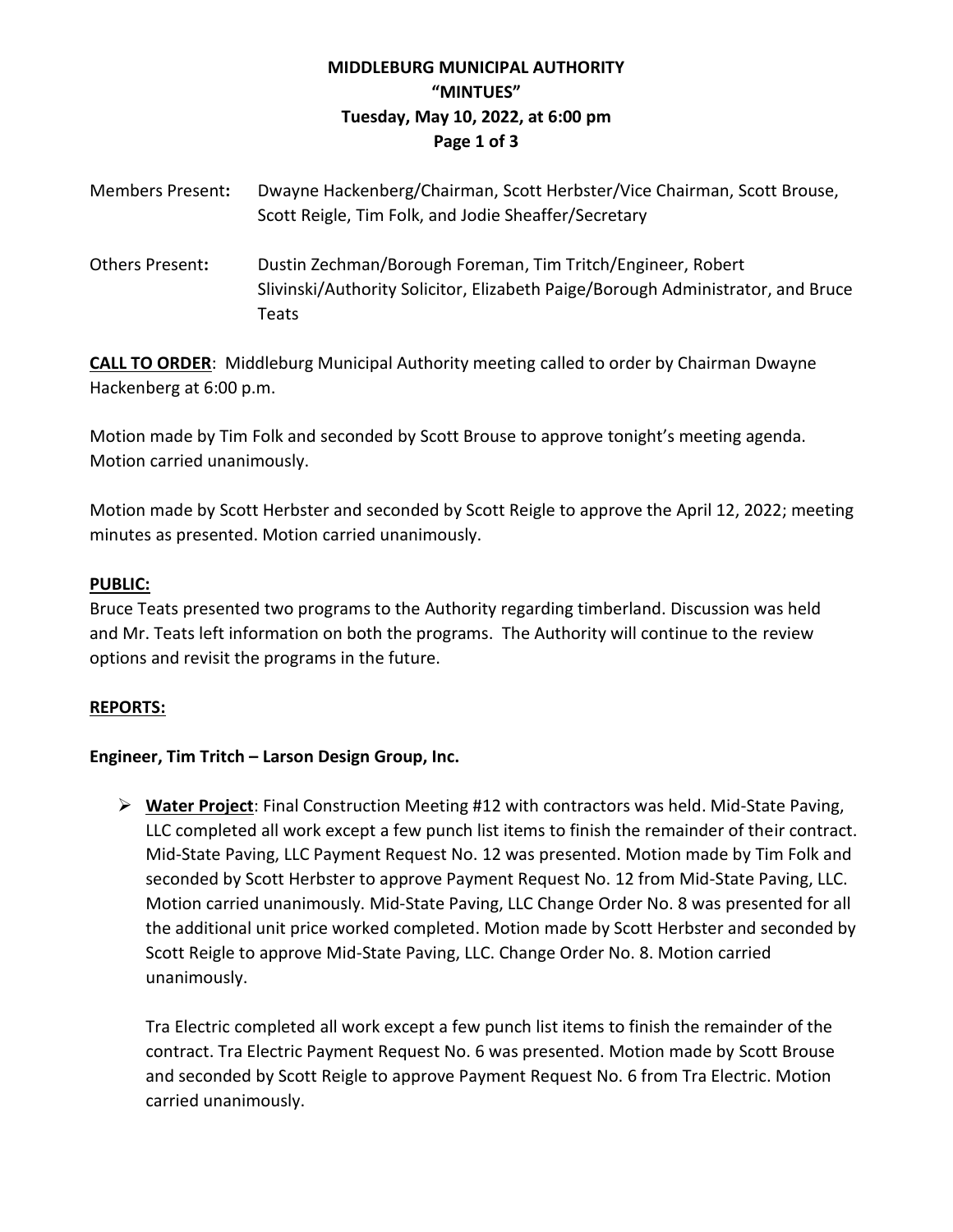## **MIDDLEBURG MUNICIPAL AUTHORITY "MINUTES" Tuesday, May 10, 2022, 6:00 pm Page 2 of 3**

DN Tanks will complete the installation of the security fence this week in order to finish the remainder of their contract.

Mid-Atlantic Storage System resealed and filled the tank without leaks to complete their punch list and contract. Mid-Atlantic Storage System Final Payment Request No. 6 was presented. Motion made by Scott Brouse and seconded by Scott Reigle to approve Final Payment Request No. 6 from Mid-Atlantic Storage System. Motion carried unanimously. Mid-Atlantic Storage System Change Order No. 3 was presented to remove contingency unit items not completed with the contract. Motion made by Scott Reigle and seconded by Tim Folk to approve Mid-Atlantic Storage System Change Order No. 3. Motion carried unanimously.

- ➢ **CDBG Sewer Project (Shade View Housing Authority):** Doli Construction completed all work, with a few punch list items to finish. The Substantial Completion Certificate needed be signed by Chairman Dwayne Hackenberg. Doli Construction Payment Request No. 2 was presented. Motion made by Tim Folk and seconded by Scott Reigle to approved Payment Request No. 2 from Doli Construction. Motion carried unanimously. Doli Construction Change Order No. 1 was presented for sewer main repairs and for the entire pipe replacement work instead of pipe lining. Motion made by Scott Brouse and seconded Scott Herbster to approve Doli Construction Change Order No. 1. Motion carried unanimously.
- ➢ **Middleswarth Wastewater Discharge Permit:** A reply was received from Rob Middleswarth on April 26, 2022, providing an update on the project to fix the violations. Secretary Jodie Sheaffer discussed the recent sewer problems at Trinity United Church due to the grease from Middleswarth. After a discussion, motion made by Tim Folk and seconded by Scott Herbster to have Tim Tritch prepare a reimbursement request letter to Middleswarth for the cost of the Borough employees labor and equipment usage to clear the grease blockage in the sewer main and sewer plant cleanup.
- ➢ **Infiltration/Inflow:** Tim Tritch received quotes from Insight Pipe Contracting and Utility Services Group, Inc. Mr. Rehab will not be submitting a quote because they are too busy. After discussion, Tim Tritch will compare the two quotes and report back at the next meeting.

## **Municipal Authority Solicitor – Robert Slivinski**

➢ **Timber Project:** Attorney Slivinski submitted the letter and summary to the Agriculture Land Condemnation Approval Board (ALCAB) regarding a right-of-way for the Timber Project. The ALCAB has 60 days to hold a hearing. If no hearing is held, Middleburg Municipal Authority will be automatically granted access.